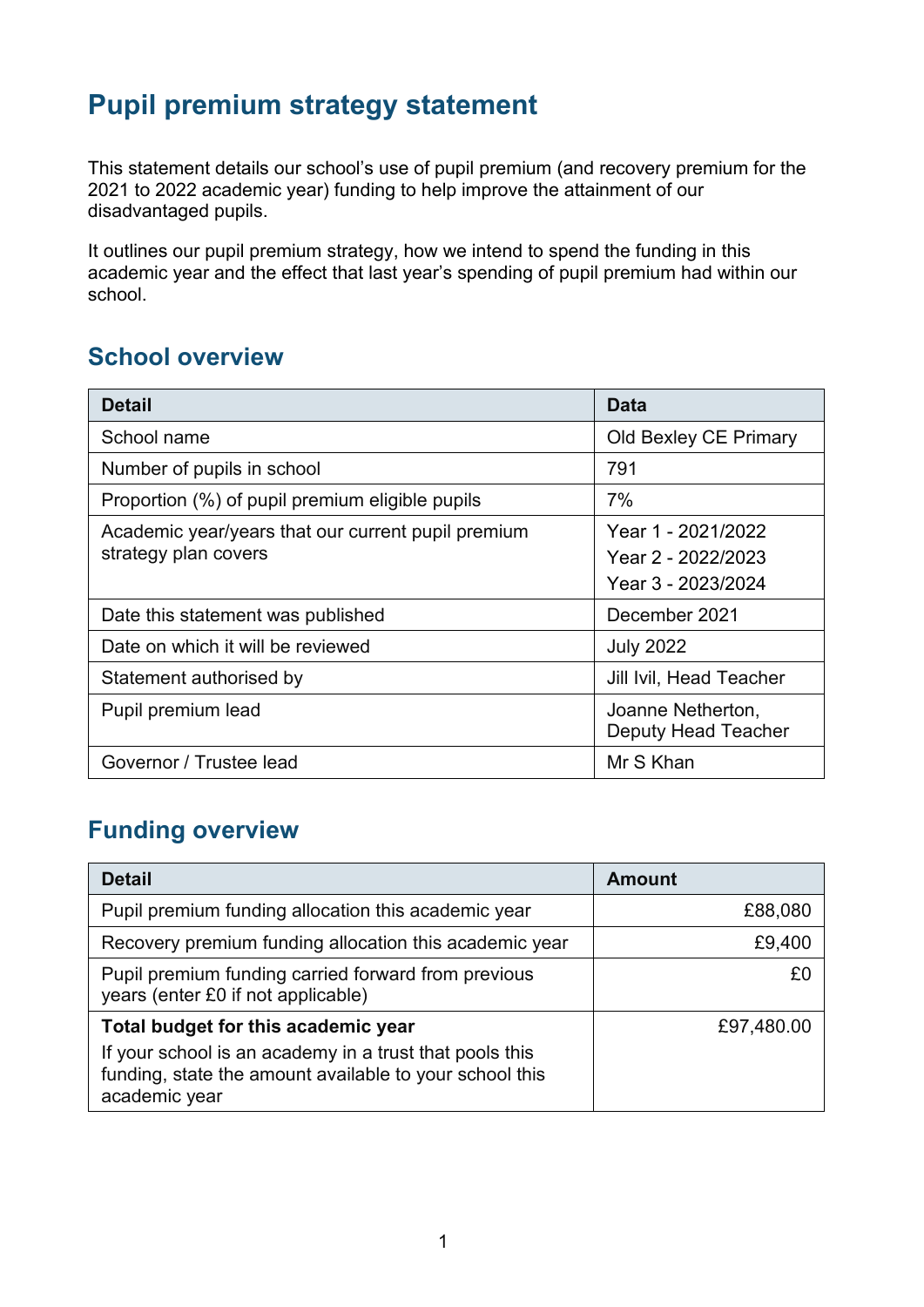# **Part A: Pupil premium strategy plan**

## **Statement of intent**

At Old Bexley CE Primary School, it is our intention that all pupils, irrespective of their background or the challenges they face, **flourish in their learning**, making good progress and achieve high attainments across all subject areas, including progress for those who are already high attainers. The focus of our pupil premium strategy is to support disadvantaged pupils to achieve that goal, and to **live life in all its fullness**.

We consider the challenges faced by vulnerable pupils, including those who are young carers or who have a social worker, **valuing each child as a unique and made in the image of God**. The activity we have outlined in this statement is also intended to support their needs, and to **guide them to produce the Fruit of the Spirit: Love, Joy, Peace, Patience, Kindness**, **Goodness, Faithfulness, Gentleness and Self-Control**, regardless of whether they are disadvantaged or not.

We believe quality-first teaching is at the heart of our approach and, as such, we value high quality CPD for our staff to ensure they deliver an education of the highest standards, with a focus on areas in which disadvantaged pupils require the most support. This is proven to have the greatest impact on closing the disadvantage attainment gap and at the same time will also benefit the non-disadvantaged pupils in our schools. Implicit in the intended outcomes detailed below, is the intention that nondisadvantaged pupils' attainment will be sustained and improved alongside progress for their disadvantaged peers.

Our strategy is also integral to wider school plans for education recovery, notably in its targeted support through the School-Led Tuition Programme for pupils whose education has been worst affected, including non-disadvantaged pupils.

Our approach will be responsive to common challenges and individual needs, based around our robust diagnostic assessment and pupil progress reviews, which happen throughout the year. The approaches we have put in place complement each other to help pupils excel. To ensure they are effective we will:

- Ensure disadvantaged pupils are challenged in the work that they are set
- Use effective early intervention strategies at the point need is identified
- Adopt a whole school tiered approach in which all staff take responsibility for disadvantaged pupils' outcomes and raise expectations of what they can achieve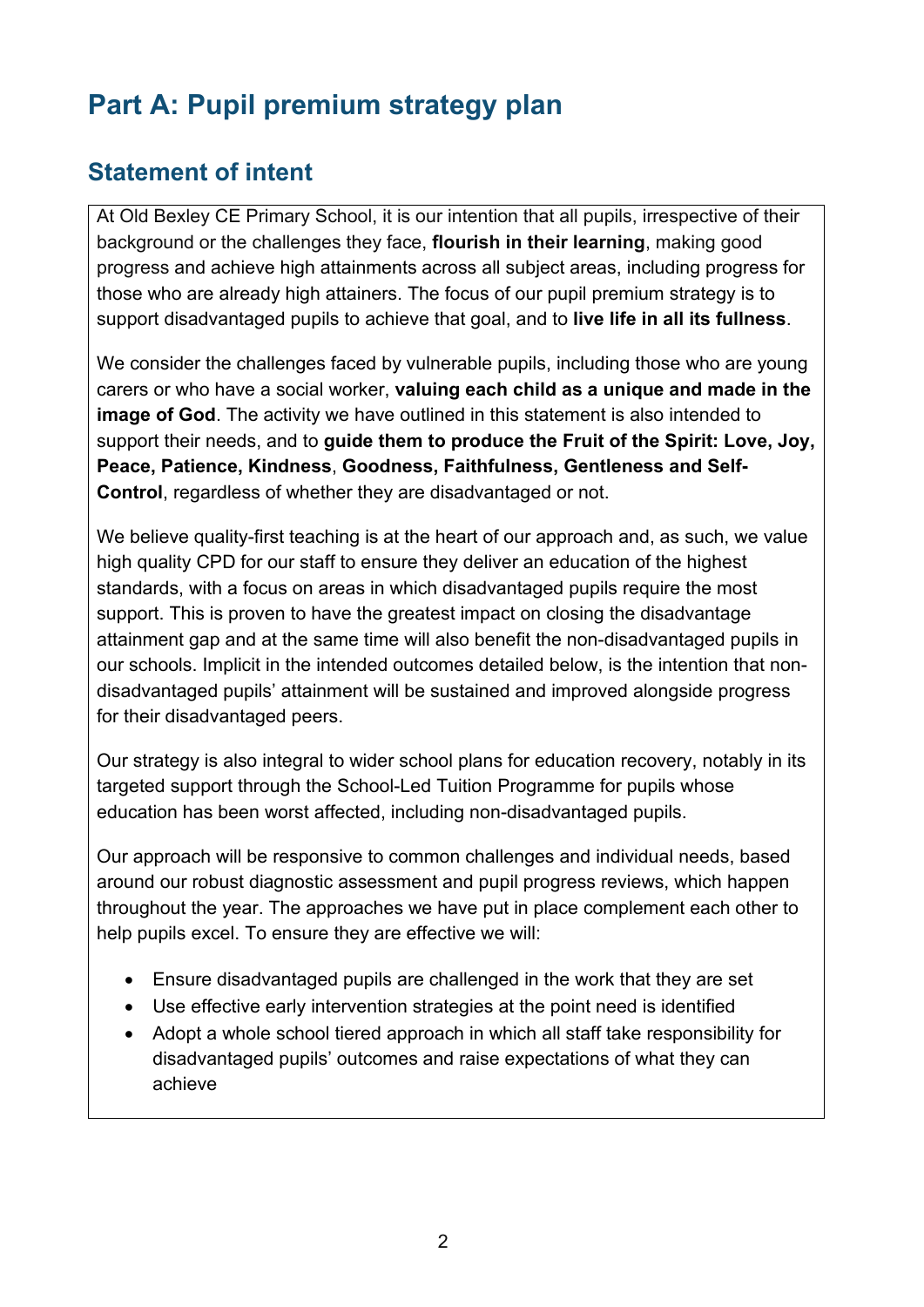# **Challenges**

This details the key challenges to achievement that we have identified among our disadvantaged pupils.

| <b>Challenge</b><br>number | <b>Detail of challenge</b>                                                                                                                                                                                                                                                                                                                                                                                          |
|----------------------------|---------------------------------------------------------------------------------------------------------------------------------------------------------------------------------------------------------------------------------------------------------------------------------------------------------------------------------------------------------------------------------------------------------------------|
| 1.                         | Assessments, observations, and discussions with pupils indicate<br>underdeveloped oral language skills and vocabulary gaps among many<br>disadvantaged pupils. These are evident from Reception through to KS2<br>and in general, are more prevalent among our disadvantaged pupils than<br>their peers.                                                                                                            |
| $\overline{2}$             | Assessments, observations, and discussions with pupils suggest<br>disadvantaged pupils generally have greater difficulties with phonics than<br>their peers. This negatively impacts their development as readers.                                                                                                                                                                                                  |
| 3                          | Internal and external (PIXL) assessments indicate that reading and maths<br>attainment and progress among disadvantaged pupils is significantly be-<br>low that of non-disadvantaged pupils.                                                                                                                                                                                                                        |
|                            | On entry to Reception, in the last 3 years, our disadvantaged pupils arrive<br>around 20% lower in many areas of the Early Years curriculum but partic-<br>ularly in speaking and early reading skills.                                                                                                                                                                                                             |
| $\overline{4}$             | Our assessments and observations indicate that the education and well-<br>being of many of our disadvantaged pupils have been impacted by partial<br>school closures to a greater extent than for other pupils. These findings<br>are supported by national studies.                                                                                                                                                |
|                            | This has resulted in significant knowledge gaps leading to pupils falling<br>further behind age-related expectations, particularly in reading and<br>maths.                                                                                                                                                                                                                                                         |
| 5                          | Our assessments (including our mental health audits), observations and<br>discussions with pupils and families have identified social and emotional<br>issues for many pupils, notably due to family circumstances, anxiety in<br>pupils and a lack of enrichment opportunities and socializing during<br>school closure. These challenges particularly affect disadvantaged pupils,<br>including their attainment. |
|                            | Teacher referrals for support have markedly increased during the<br>pandemic. 74 pupils (26 of whom are disadvantaged) currently have<br>additional support with social and emotional needs and are receiving<br>small group or 1:1 interventions                                                                                                                                                                   |
| 6                          | Our attendance data over the last 3 years (2018/19 to 2020/21) indicates<br>that attendance among disadvantaged pupils has been between 2-7%<br>lower than for non-disadvantaged pupils.                                                                                                                                                                                                                            |
|                            | A significant number of disadvantaged pupils have been 'persistently ab-<br>sent' compared to their peers during the same period. Our assessments                                                                                                                                                                                                                                                                   |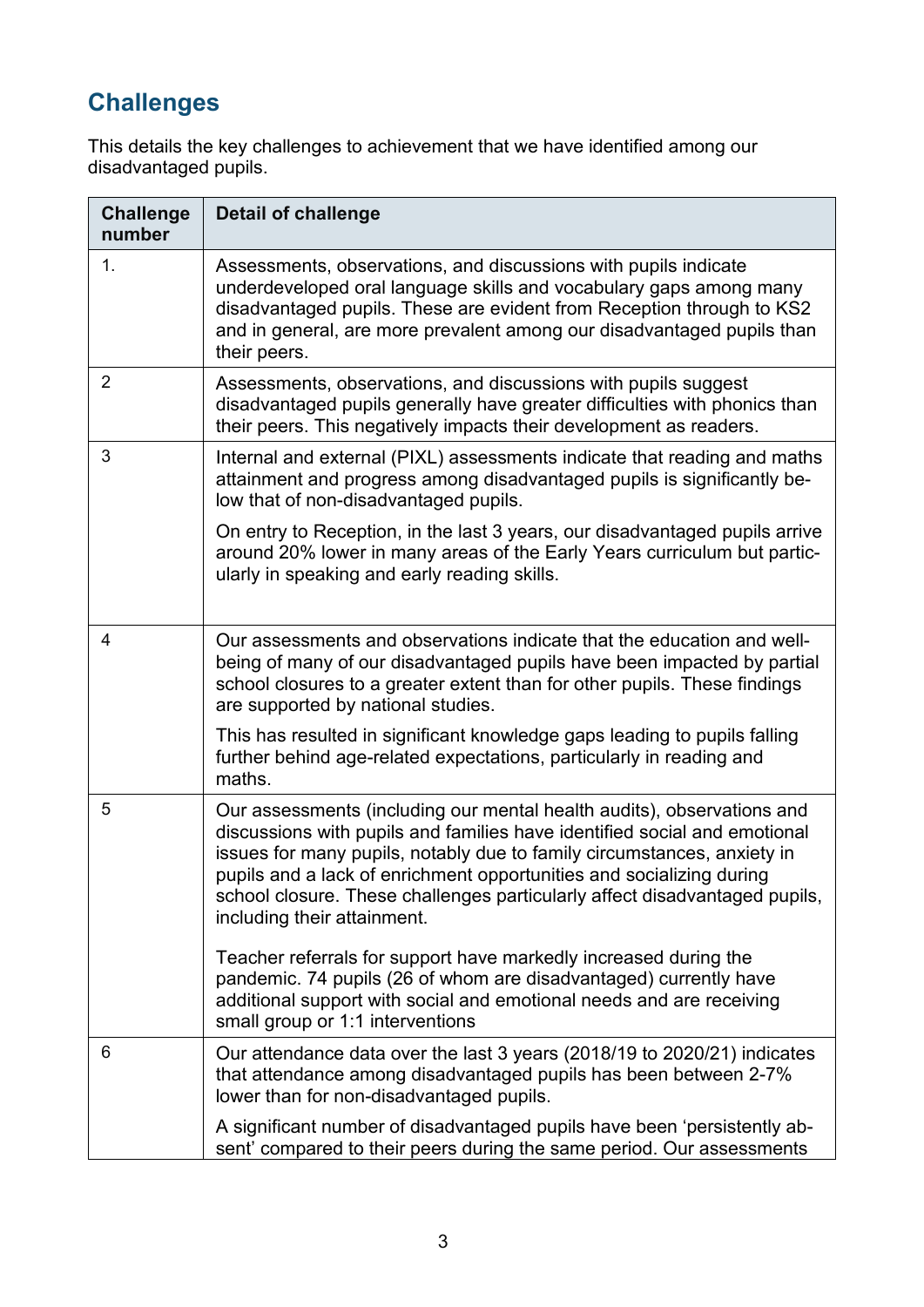| and observations indicate that absenteeism is negatively impacting disad-<br>vantaged pupils' progress. |
|---------------------------------------------------------------------------------------------------------|
|                                                                                                         |

#### **Intended outcomes**

This explains the outcomes we are aiming for **by the end of our current strategy plan**, and how we will measure whether they have been achieved.

| <b>Intended outcome</b>                                                                                                    | <b>Success criteria</b>                                                                                                                                                                                                                                                                                                                                                                                                                                               |  |
|----------------------------------------------------------------------------------------------------------------------------|-----------------------------------------------------------------------------------------------------------------------------------------------------------------------------------------------------------------------------------------------------------------------------------------------------------------------------------------------------------------------------------------------------------------------------------------------------------------------|--|
| Improved oral language<br>skills and vocabulary among<br>disadvantaged pupils.                                             | Assessments and observations indicate significantly<br>improved oral language among disadvantaged pupils.<br>This is evident when triangulated with other sources<br>of evidence, including engagement in lessons, book<br>scrutiny and ongoing formative assessment.                                                                                                                                                                                                 |  |
| Improved phonic knowledge<br><b>KS1.</b>                                                                                   | KS1 reading outcomes in 2023/24 show that more<br>than 66% (2 out 3 pupils) of disadvantaged pupils met<br>the expected standard.                                                                                                                                                                                                                                                                                                                                     |  |
| Improved reading attainment<br>among disadvantaged<br>pupils.                                                              | KS2 reading outcomes in 2023/24 show that more<br>than 50% (5 out of 10 pupils) of disadvantaged pupils<br>met the expected standard.                                                                                                                                                                                                                                                                                                                                 |  |
| Improved maths attainment<br>for disadvantaged pupils at<br>the end of KS2.                                                | KS2 maths outcomes in 2023/24 show that more than<br>50% (5 out of 10 pupils) of disadvantaged pupils met<br>the expected standard.                                                                                                                                                                                                                                                                                                                                   |  |
| To achieve and sustain<br>improved wellbeing for all<br>pupils in our school,<br>particularly our<br>disadvantaged pupils. | Sustained high levels of wellbeing from 2021/22 to<br>2023/24 demonstrated by:<br>qualitative data from student voice, student and<br>$\bullet$<br>parent surveys and teacher observations<br>a significant reduction in referrals for support<br>$\bullet$                                                                                                                                                                                                           |  |
| To achieve and sustain<br>improved attendance for all<br>pupils, particularly our<br>disadvantaged pupils.                 | Sustained high attendance from 2021/22 to 2023/24<br>demonstrated by:<br>The overall absence rate for all pupils being no<br>$\bullet$<br>more than 4.5%, and the attendance gap between<br>disadvantaged pupils and their non-disadvantaged<br>peers being reduced by 2%.<br>The percentage of all pupils who are persistently<br>$\bullet$<br>absent being below 20% and the figure among<br>disadvantaged pupils being no more than 10%<br>lower than their peers. |  |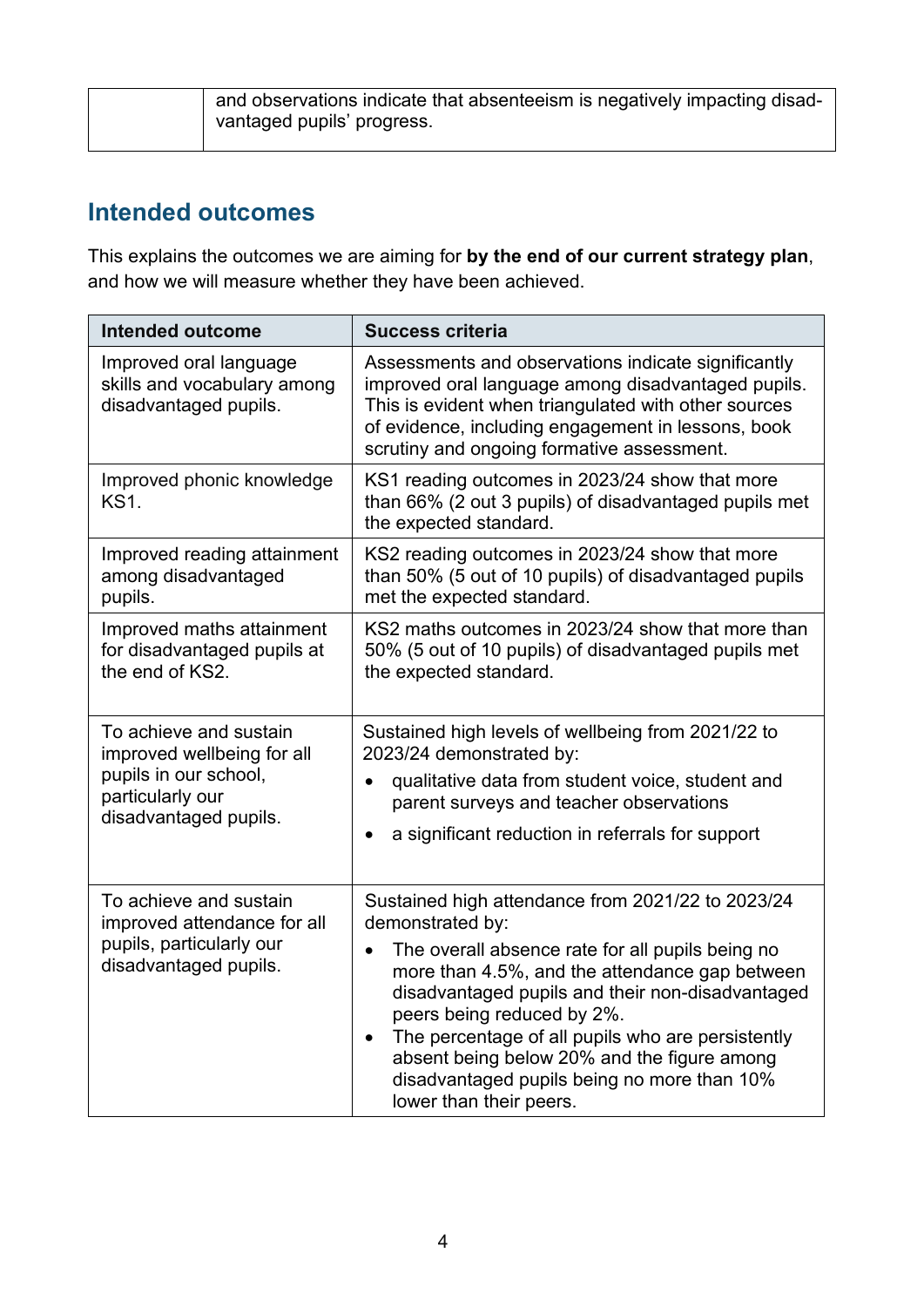# **Activity in this academic year**

This details how we intend to spend our pupil premium (and recovery premium funding) **this academic year** to address the challenges listed above.

### **Teaching (for example, CPD, recruitment and retention)**

Budgeted cost: £10,000.00

| <b>Activity</b>                                                                                                                                                                    | <b>Evidence that supports this</b><br>approach                                                                                                                                                                                                                                                                                            | <b>Challenge</b><br>number(s)<br>addressed |
|------------------------------------------------------------------------------------------------------------------------------------------------------------------------------------|-------------------------------------------------------------------------------------------------------------------------------------------------------------------------------------------------------------------------------------------------------------------------------------------------------------------------------------------|--------------------------------------------|
| To embed dialogic<br>activities across the<br>school curriculum. These<br>support pupils to<br>articulate key ideas,<br>consolidate<br>understanding and<br>extend key vocabulary. | There is a strong evidence base that sug-<br>gests oral language interventions, includ-<br>ing dialogic activities such as high-quality<br>classroom discussion, are inexpensive to<br>implement with high impacts on reading:<br><b>Oral language interventions   Toolkit</b><br><b>Strand   Education Endowment</b><br>Foundation   EEF | 1,2 and 4                                  |
| Purchase resources and<br>fund further training for<br>teachers and teaching<br>assistants and provide<br>release time.                                                            |                                                                                                                                                                                                                                                                                                                                           |                                            |
| <b>Purchase DfE validated</b><br><b>Systematic Phonic</b><br>Programme "Little<br>Wandle" to secure<br>stronger phonics<br>teaching for all pupils.<br>Purchase resources and      | Phonics approaches have a strong<br>evidence base that indicates a positive<br>impact on the accuracy of word reading<br>(though not necessarily comprehension),<br>particularly for disadvantaged pupils:<br><b>Phonics   Toolkit Strand   Education En-</b><br>dowment Foundation   EEF                                                 | $\overline{2}$                             |
| books to support the<br>programme.<br>To fund training and<br>release time for teachers                                                                                            |                                                                                                                                                                                                                                                                                                                                           |                                            |
| and teaching assistants.<br>Enhancement of our<br>maths teaching and<br>curriculum planning in<br>line with DfE and EEF<br>guidance.                                               | The DfE non-statutory guidance has been<br>produced in conjunction with the National<br>Centre for Excellence in the Teaching of<br>Mathematics, drawing on evidence-based<br>approaches:                                                                                                                                                 | 3                                          |
| We will fund teacher<br>release time to embed<br>key elements of<br>guidance in school and<br>to access Maths Hub<br>resources and CPD                                             | Maths guidance KS 1 and 2.pdf (pub-<br>lishing.service.gov.uk)<br>The EEF guidance is based on a range of<br>the best available evidence:                                                                                                                                                                                                 |                                            |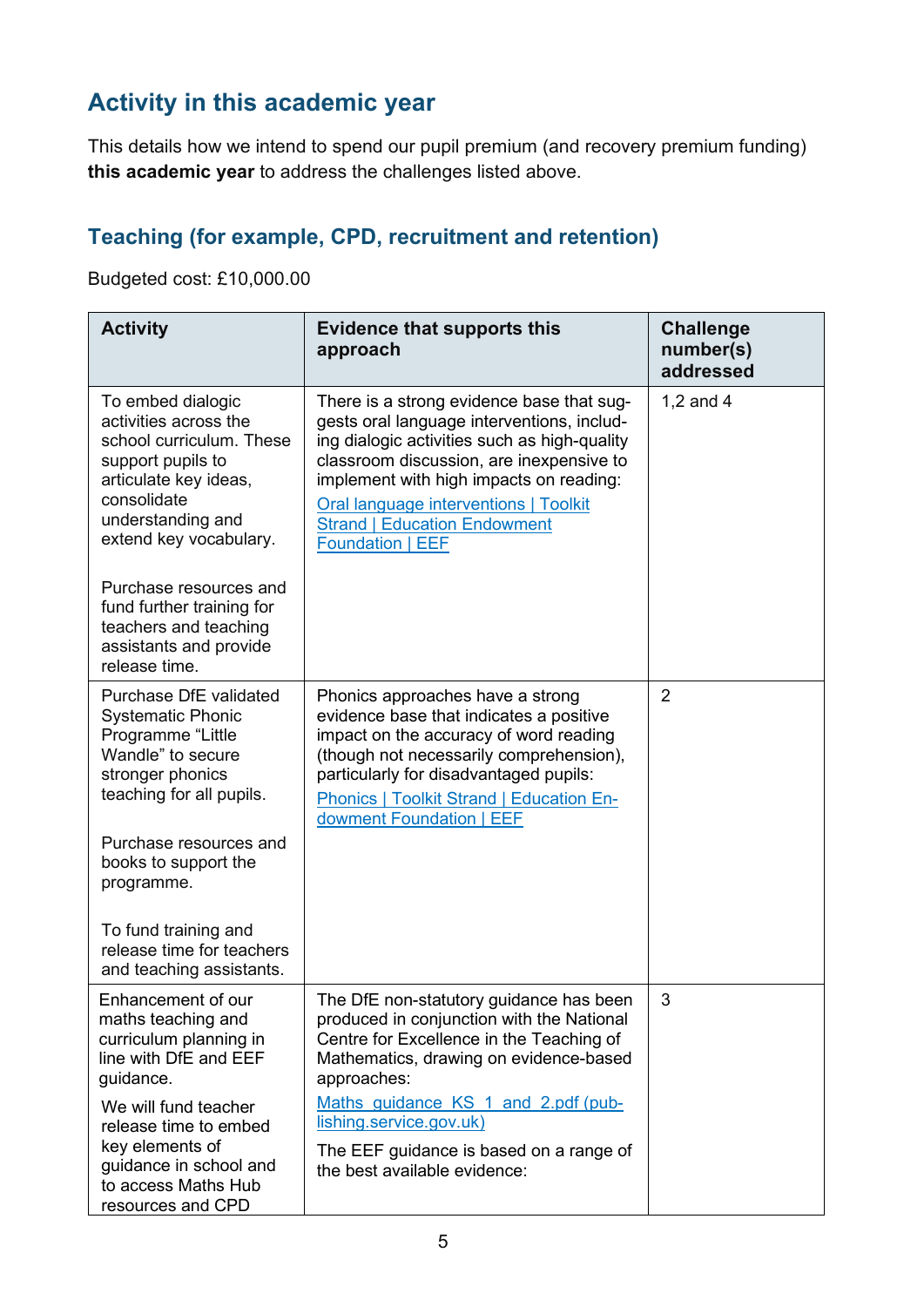| (including Teaching for | <b>Improving Mathematics in Key Stages 2</b> |  |
|-------------------------|----------------------------------------------|--|
| Mastery training).      | and 3                                        |  |

#### **Targeted academic support (for example, tutoring, one-to-one support structured interventions)**

Budgeted cost: £ 47,929.08

| <b>Activity</b>                                                                                                                                                                                                                                                                                            | <b>Evidence that supports this</b><br>approach                                                                                                                                                                                                                                                                                                                                 | <b>Challenge</b><br>number(s)<br>addressed |
|------------------------------------------------------------------------------------------------------------------------------------------------------------------------------------------------------------------------------------------------------------------------------------------------------------|--------------------------------------------------------------------------------------------------------------------------------------------------------------------------------------------------------------------------------------------------------------------------------------------------------------------------------------------------------------------------------|--------------------------------------------|
| Purchase of a<br>programme to improve<br>listening, narrative and<br>vocabulary skills for<br>disadvantaged pupils<br>who have relatively low<br>spoken language skills.                                                                                                                                   | Oral language interventions can have a<br>positive impact on pupils' language skills.<br>Approaches that focus on speaking,<br>listening and a combination of the two<br>show positive impacts on attainment:<br>Oral language interventions   EEF<br>(educationendowmentfoundation.org.uk)                                                                                    | $\mathbf 1$                                |
| <b>Additional phonics</b><br>sessions targeted at<br>disadvantaged pupils<br>who require further<br>phonics support.                                                                                                                                                                                       | Phonics approaches have a strong<br>evidence base indicating a positive impact<br>on pupils, particularly from disadvantaged<br>backgrounds. Targeted phonics<br>interventions have been shown to be more<br>effective when delivered as regular<br>sessions over a period up to 12 weeks:<br><b>Phonics   Toolkit Strand   Education</b><br><b>Endowment Foundation   EEF</b> | $\overline{2}$                             |
| Additional reading and<br>maths tuition sessions<br>targeted at<br>disadvantaged pupils.                                                                                                                                                                                                                   | Tuition targeted at specific needs and<br>knowledge gaps can be an effective<br>method to support low attaining pupils or<br>those falling behind, both one-to-one:<br>One to one tuition   EEF (educationendow-<br>mentfoundation.org.uk)<br>And in small groups:<br><b>Small group tuition   Toolkit Strand  </b><br><b>Education Endowment Foundation   EEF</b>             | 3 & 4                                      |
| 1:1 or small group<br>tutoring to provide a<br>blend of tuition,<br>mentoring and for<br>pupils whose education<br>has been most<br>impacted by the<br>pandemic. A significant<br>proportion of the pupils<br>who receive tutoring will<br>be disadvantaged,<br>including those who are<br>high attainers. | Tuition targeted at specific needs and<br>knowledge gaps can be an effective<br>method to support low attaining pupils or<br>those falling behind, both one-to-one:<br>One to one tuition   EEF (educationendow-<br>mentfoundation.org.uk)<br>And in small groups:<br>Small group tuition   Toolkit Strand   Edu-<br>cation Endowment Foundation   EEF                         | 2,3 & 4                                    |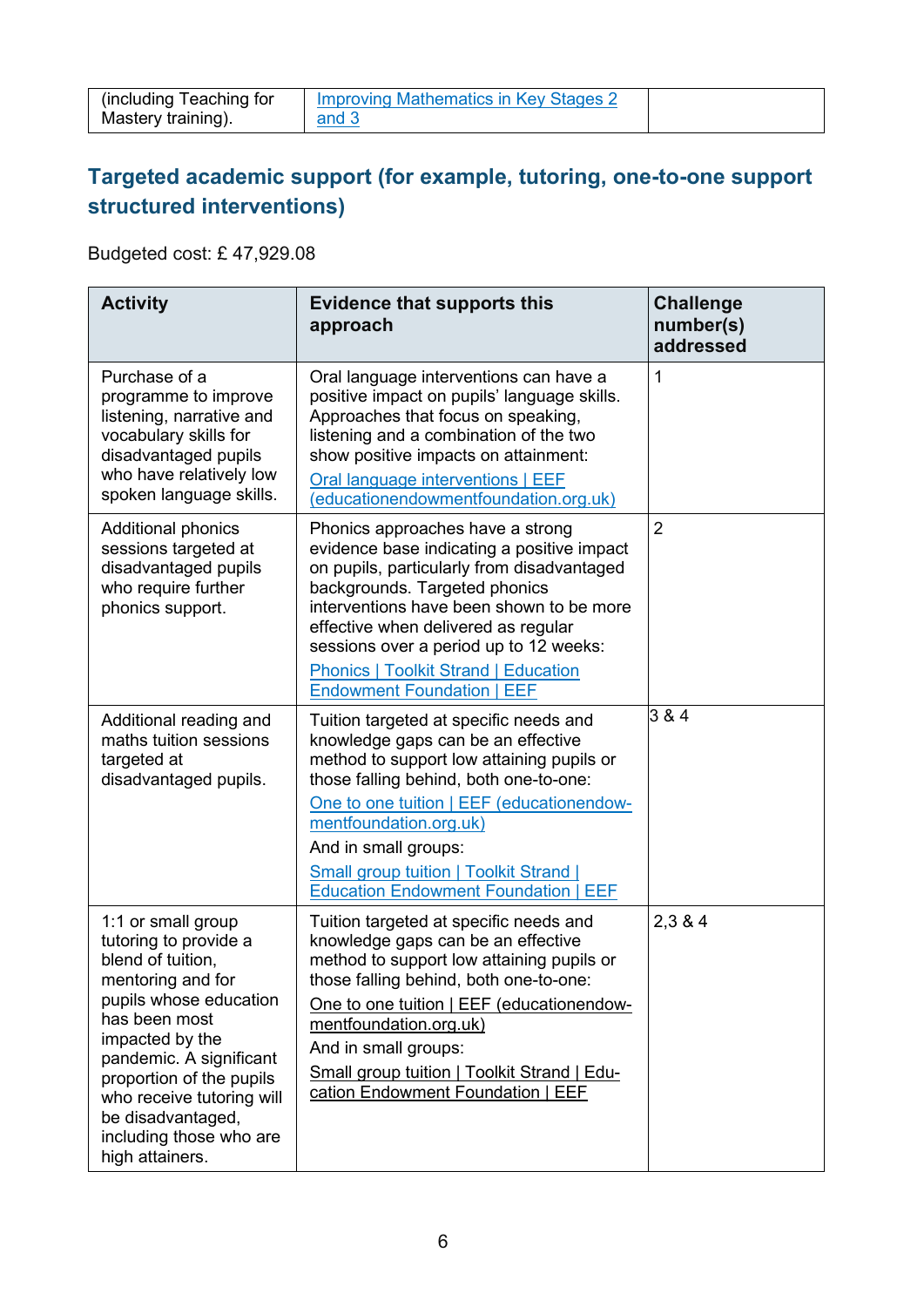| Improve the quality of | There is extensive evidence associating     | 5 |
|------------------------|---------------------------------------------|---|
| social and emotional   | childhood social and emotional skills with  |   |
|                        | improved outcomes at school and in later    |   |
| (SEL) learning.        |                                             |   |
|                        | life (e.g., improved academic performance,  |   |
| SEL approaches will be | attitudes, behaviour and relationships with |   |
| embedded into routine  | peers):                                     |   |
| educational practices  | <b>EEF Social and Emotional Learn-</b>      |   |
| and supported by       | ing.pdf(educationendowmentfounda-           |   |
| professional           | tion.org.uk)                                |   |
| development and        |                                             |   |
| training for staff.    |                                             |   |

#### **Wider strategies (for example, related to attendance, behaviour, wellbeing)**

Budgeted cost: £39,695.15

| <b>Activity</b>                                                                                                                                                                                                                        | <b>Evidence that supports this</b><br>approach                                                                                                                                                                                                                                                                                     | <b>Challenge</b><br>number(s)<br>addressed |
|----------------------------------------------------------------------------------------------------------------------------------------------------------------------------------------------------------------------------------------|------------------------------------------------------------------------------------------------------------------------------------------------------------------------------------------------------------------------------------------------------------------------------------------------------------------------------------|--------------------------------------------|
| Improve the quality of<br>social and emotional<br>(SEL) learning. SEL ap-<br>proaches will be embed-<br>ded into routine educa-<br>tional practices and sup-<br>ported by professional<br>development and train-<br>ing for staff.     | There is extensive evidence associating<br>childhood social and emotional skills with<br>improved outcomes at school and in later<br>life (e.g., improved academic performance,<br>attitudes, behaviour and relationships with<br>peers):<br><b>EEF Social and Emotional Learning.pdf(</b><br>educationendowmentfoundation.org.uk) | 5 & 6                                      |
| TA pastoral & wellbeing<br>support for pupils and<br>whole staff training on<br>behaviour management<br>and anti-bullying<br>approaches with the<br>aim of developing our<br>school ethos and<br>improving behaviour<br>across school. | Both targeted interventions and universal<br>approaches can have positive overall<br>effects:<br><b>Behaviour interventions   EEF</b><br>(educationendowmentfoundation.org.uk)                                                                                                                                                     | 5 & 6                                      |
| Contingency fund for<br>acute issues.                                                                                                                                                                                                  | Based on our experiences and those of<br>similar schools to ours, we have identified<br>a need to set a small amount of funding<br>aside to respond quickly to needs that<br>have not yet been identified.                                                                                                                         | All                                        |

#### **Total budgeted cost: £97,624.23 (-£144.23)**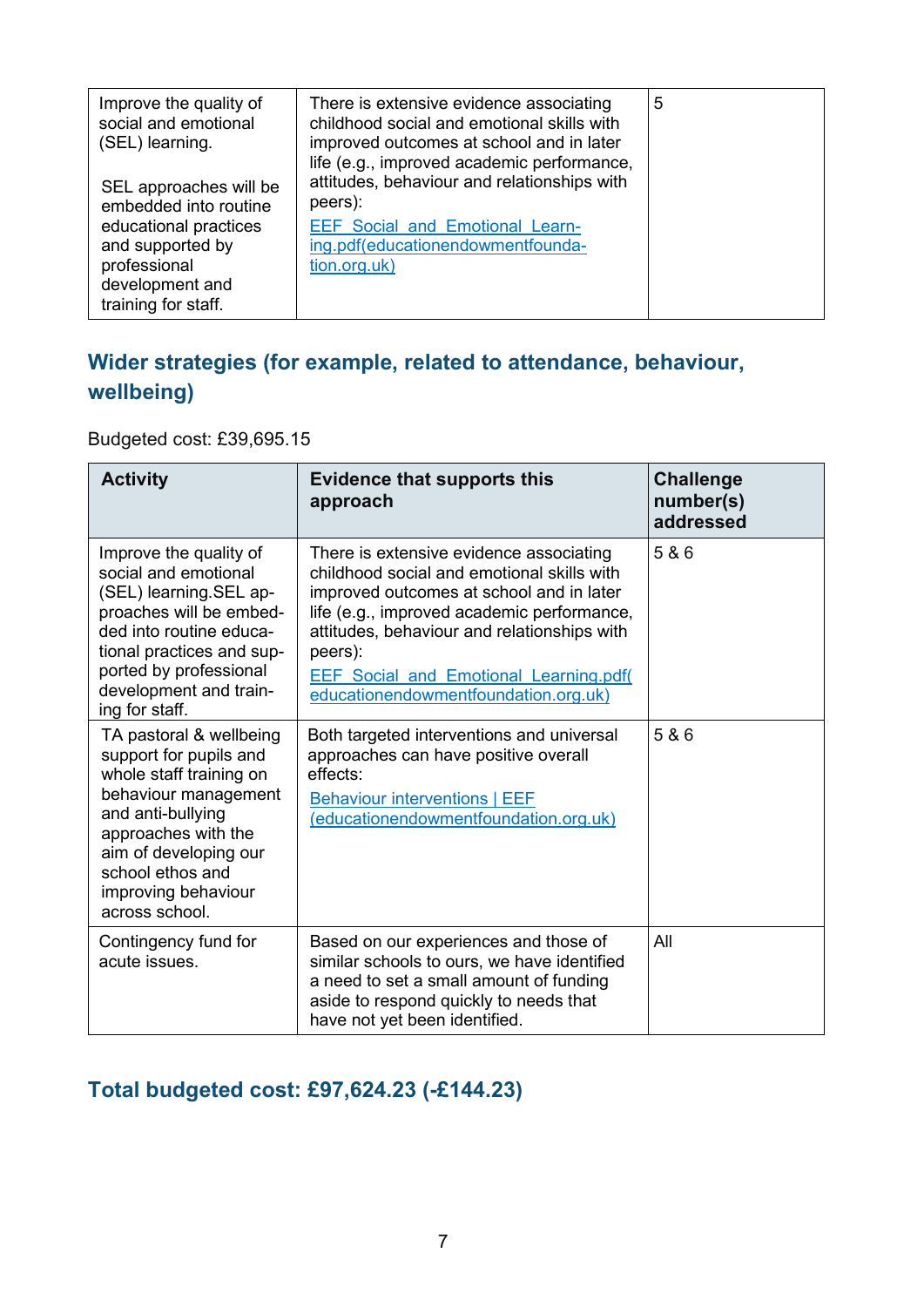# **Part B: Review of outcomes in the previous academic year**

#### **Pupil premium strategy outcomes**

This details the impact that our pupil premium activity had on pupils in the 2020 to 2021 academic year.

Our internal assessments during 2020/21 suggested that the performance of disadvantaged pupils was lower than in the previous few years in key areas of the curriculum. Despite being on track during the first year (2018/19), the outcomes we aimed to achieve in our previous strategy by the end of 2020/21 were therefore not fully realised.

Our assessment of the reasons for these outcomes points primarily to Covid-19 impact, which disrupted all our subject areas to varying degrees. We have started to put many new initiatives in place: Power of Reading, Maths Hub and NCETM materials to support the teaching of Maths and topic based teaching but they have not yet been embedded as we are still to complete a whole year without disruption. As evidenced in schools across the country, school closure was most detrimental to our disadvantaged pupils, and they were not able to benefit from our pupil premium funded improvements to teaching and targeted interventions to the degree we had intended. The impact was mitigated by our resolution to maintain a high quality curriculum, including during periods of partial closure, which was aided by the use of online resources and our live Google classroom lessons.

Although overall attendance in 2020/21 was slightly lower than in the preceding 2 years at 95.8%. During 2021/21, absence among disadvantaged pupils was 7% higher than their peers and persistent absence 34% higher. These gaps are larger than in previous years, which is why attendance is a focus of our current plan.

Our assessments and observations indicated that pupil behaviour, wellbeing and mental health were significantly impacted last year, primarily due to COVID-19-related issues. The impact was particularly acute for disadvantaged pupils. We used pupil premium funding to provide wellbeing support for all pupils, and targeted interventions where required. Our mental health audits allowed us to track these issues across the school, as well as referrals made to the wellbeing team by class teachers, parents or other members of the school staff. We are building on that approach with the activities detailed in this plan.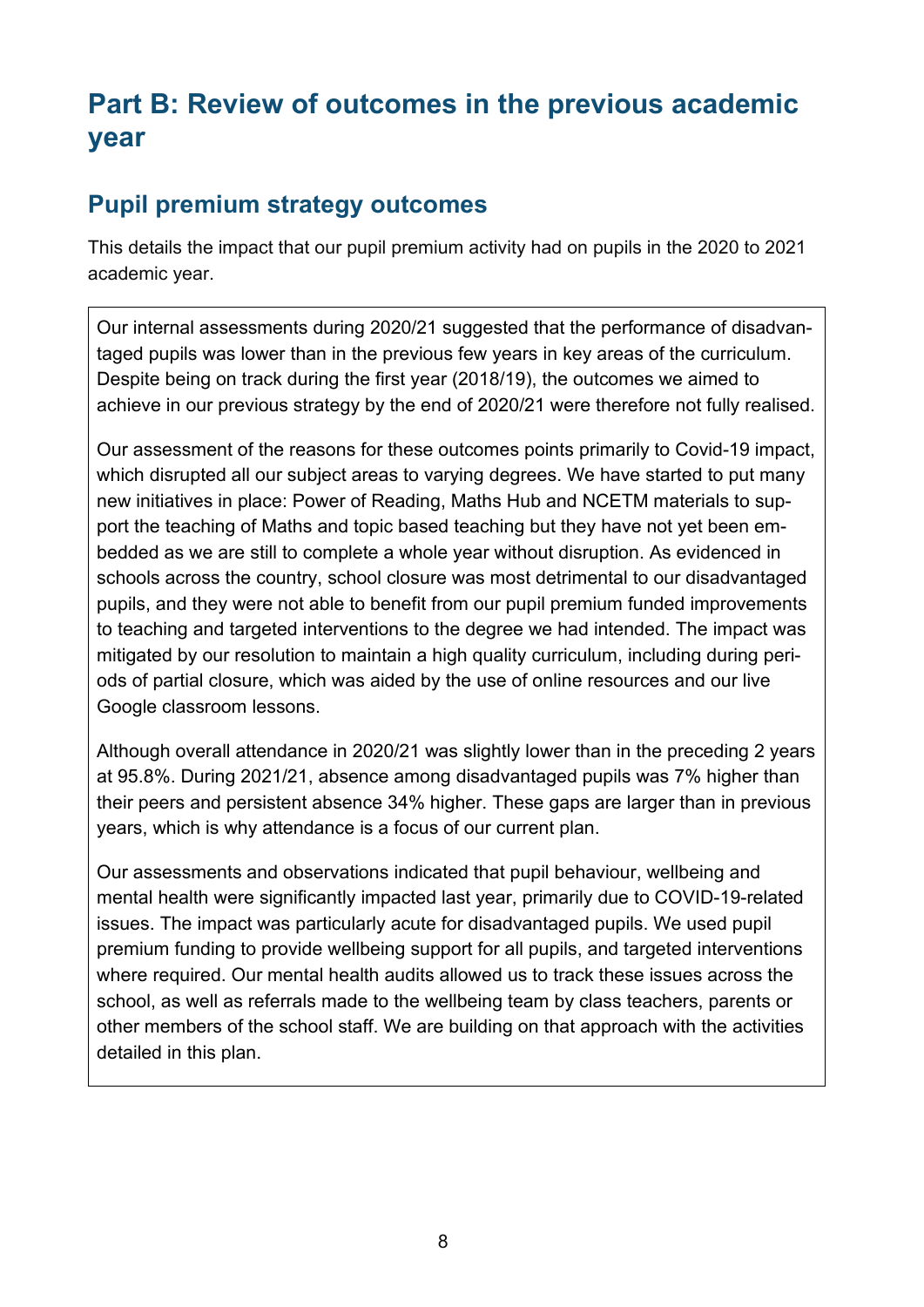### **Externally provided programmes**

*Please include the names of any non-DfE programmes that you purchased in the previous academic year. This will help the Department for Education identify which ones are popular in England*

| <b>Programme</b> | <b>Provider</b> |
|------------------|-----------------|
| Power of Reading | <b>CLPE</b>     |
| Science Ninjas   | <b>CLEAPS</b>   |

## **Service pupil premium funding (optional)**

*For schools that receive this funding, you may wish to provide the following information:* 

| <b>Measure</b>                                                                    | <b>Details</b> |
|-----------------------------------------------------------------------------------|----------------|
| How did you spend your service pupil<br>premium allocation last academic year?    | N/A            |
| What was the impact of that spending on<br>service pupil premium eligible pupils? | N/A            |